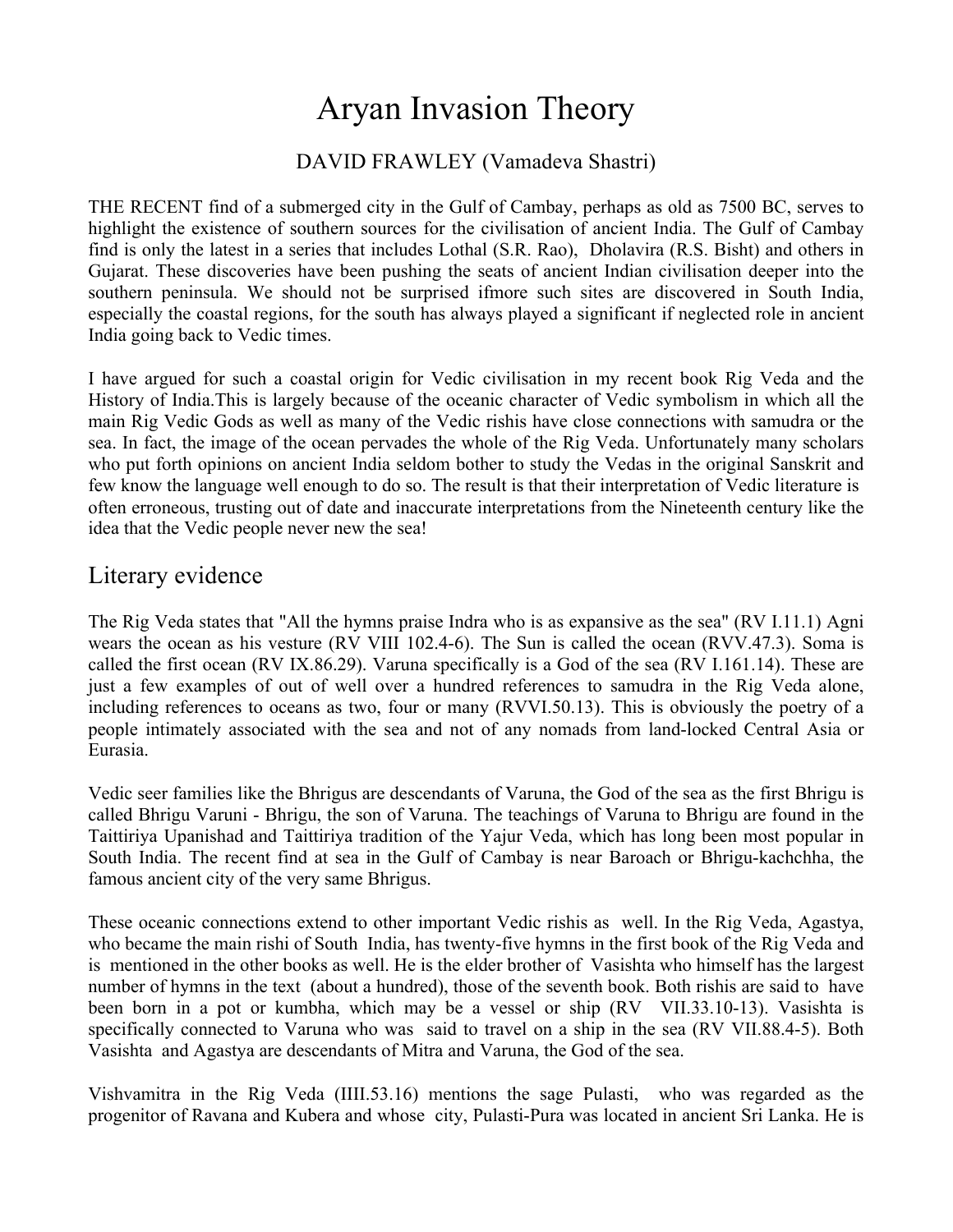mentioned along with Jamadagni, another common Rig Vedic sage and the father of Parshurama, the sixth incarnation of Lord Vishnu, before Rama and Krishna, whose main sphere of activity was in the south of India.

Manu himself, the Vedic primal sage and king, is a flood figure and the Angirasas, the other main seer family apart from the Bhrigus, join him in his ship according to Puranic mythology. Southern peoples like the Yadus and Turvashas were said to have been glorified by Indra (RV X.49.8) and are mentioned a number of times in the Rig Veda as great Vedic peoples. So we have ample ancient literary evidence for the Vedic seer and royal families as connected with the ocean and southern regions.

The Cambay site is in the ancient delta of the now dry Sarasvati River, one branch of which flowed into the Gulf of Cambay, showing that this site was part of the greater Sarasvati region and culture, which was the main location for Harappan cities in the 3300-1900 BCE period. Such an ocean front was important for maritime trade for the inland regions to the north. In this regard, important Vedic kings like Sudas were said to receive tribute from the sea (RV I.47.6).

When the Greeks under Alexander came to India in the Fourth century BCE, the Greek writer Megasthenes in his Indika, fragments of which are recorded in several Greek writings, mentioned that the Indians (Hindus) had a record of 153 kings going back over 6400 years (showing that the Hindus were conscious of the great antiquity of their culture even then). This would yield a date that now amounts to 6700 BCE, a date that might be reflected in the Gulf of Cambay site which has been tentatively dated to 7500 BCE. So the old Vedic- Puranic king lists may not be that far off after all!

## Material evidence

A few scholars, like Witzel in the United States — in spite of such massive evidence as the Sarasvati River and its intimate connection to Vedic literature — still try to separate Vedic culture from India and attribute it to a largely illiterate and nomadic culture that migrated into India from the northwest of the country in the post- Harappan period (after 1500 BCE). Ignoring all other evidence that connects the Vedic and Harappan, they point out the importance of the horse in the Rig Veda and argue that not enough evidence of horses has been found in Harappan sites to prove a Vedic connection. They fall back upon this one shot argument to ignore any other evidence to the contrary.

However, one should note that these invasionists or migrationists are even more deficient in horse evidence to prove their own theory. There is no trail of horse bones or horse encampments into ancient India from Afghanistan during the 1500-1000 BCE period that is required for their theory of Aryan intrusion. In fact, there is no solid evidence for such a movement of peoples at all in the form of camps, skeletal remains or anything else.

Those who claim that Vedic culture must have originated outside India because of its lauding of the horse are even more lacking in horse evidence. The real problem is not 'no horse at Harappa' but 'no horse evidence, in fact no real evidence of any kind, to prove any Aryan migration/invasion'. It has been convincingly shown that what the Rig Veda with its seventeen-ribbed horse (RV I.162.18) describes is a native Indian breed and not any Central Asian or Eurasian horse that has eighteen ribs.

The Rig Veda mentions many Indian animals like the water buffalo (*Mahisha*), which is said to be the main animal sacred to Soma (RV IX.96.6), which does occur commonly on Harappan seals. The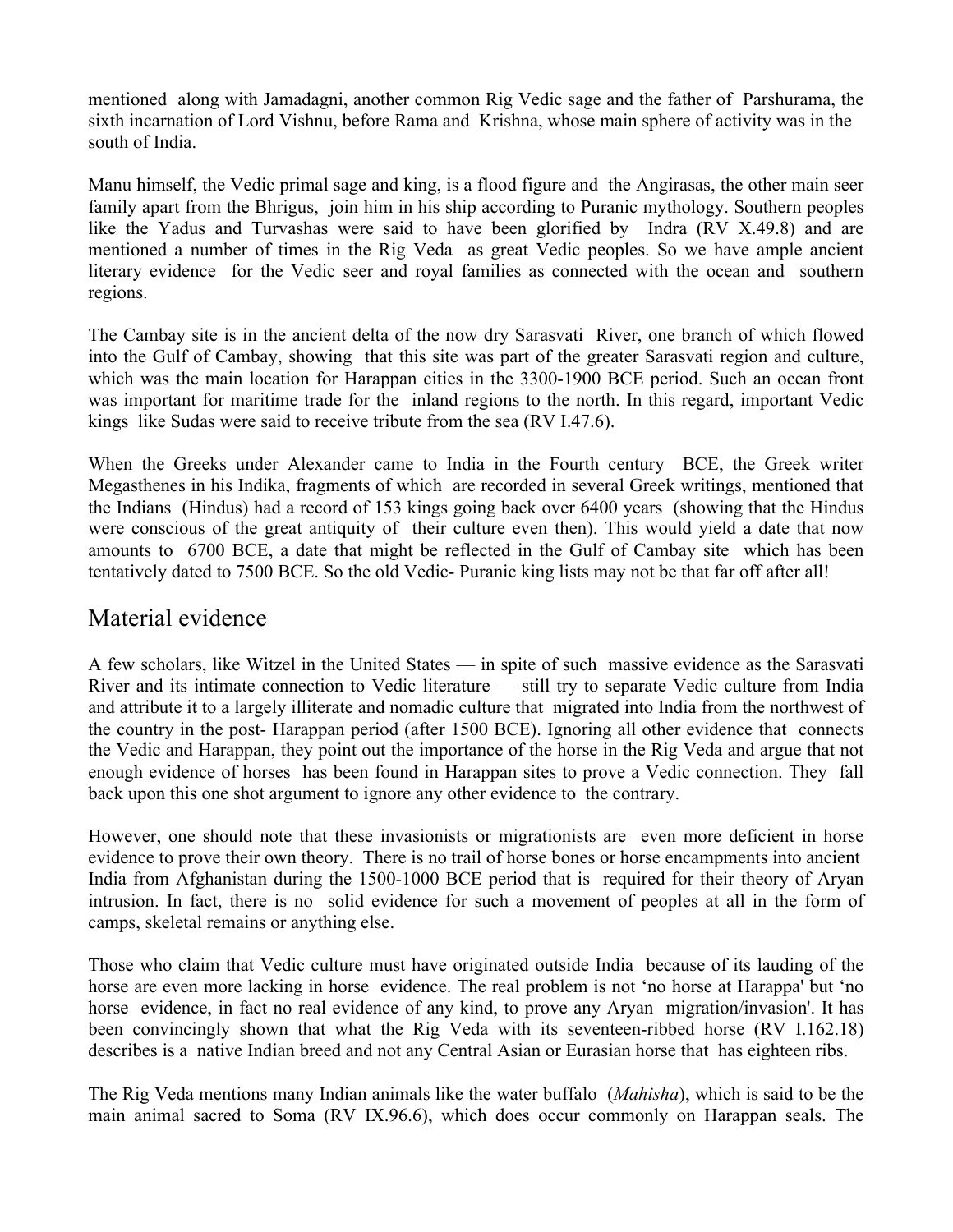humped Brahma bull (*Vrisha, Vrishabha*), another common Harappan depiction, is the main animal of Indra, the foremost of the Vedic Gods. Elephants are also mentioned.

Most of the animals depicted on Harappan seals are mythical, not zoological specimens anyway. Most common is a one-horned animal that is reflected in the one-horned boar or Varaha of the Mahabharata and the boar incarnation of Lord Vishnu. Many other Harappan depictions are of animals with multiple heads or half-animal/half-human figures. This is similar to the depictions in Vedic imagery which largely consist of mythical animals of this type. For example, Harappan seals portray a threeheaded bull-like animal. Such an animal is described in the Rig Veda (III.56.6).

#### A smokescreen

The horse issue is meant as a smokescreen to avoid facing the facts of the Sarasvati River and the many new archaeological sites in India. These show no such break in the continuity of civilisation in the region as an Aryan invasion/migration requires, including the existence of fire altars and fire worship from the early Harappan period. Vedic and Puranic literature itself records the shift of the centre of culture from the Sarasvati to the Ganga at the end of the Vedic period, referring to the drying up of the river. Scholars like Witzel would have the Vedic people coming into India after the Sarasvati was already gone and yet making the river their ancestral homeland and most sacred region!

Vedic literature is the largest preserved from the ancient world, dwarfing in size anything left by other cultures like Egypt, Greece or Babylonia. The Harappan-Sarasvati urban civilisation of India was by far the largest of its time (3100-1900 BCE) in the ancient world spreading from Punjab to Kachchh. We can no longer separate this great literature and this great civilisation, particularly given that both were based on the Sarasvati River, whose authenticity as a historical river before 1900 BCE has been confirmed by numerous geological studies. This great Vedic literature requires a great urban culture to explain it, just as the great Harappan urban culture requires a literature to explain it. Both come from the same region and cannot be separated.

Finally it is sad to note how intellectuals in India are quick to denigrate the extent and antiquity of their history, even when geological evidence like the Sarasvati River or archaeological evidence like the Harappan and Cambay sites are so clear. However one may interpret these, the truth that civilisation in India was quite ancient and profound cannot be ignored. I don't think there is any other nation on earth that would be so negative if such ancient glories were found in their lands.

#### ------------------------------------------------------------------------ By **raj (Raj)** on **Tuesday, September 28, 1999 - 07:26 am**:

I agree with Mr. Pillay about the meaning of word Arya. The people of India especially the educated ones, I mean those who went to British education in India in last 150 years have been completely brainwashed to accept the theories put forward by the European Indologists of 19th and early 20th century. When I was young and going to a Methodist school, in the history books all I read was that Indian Hindu civilisation was once a great civilisation but later was replaced by the "powerful" Muslim rule and then by "sophisticated, educated, technically advanced" British. As a child and in my teen years I always aspired to be equal to what I considered a better thing to become in order to acquire a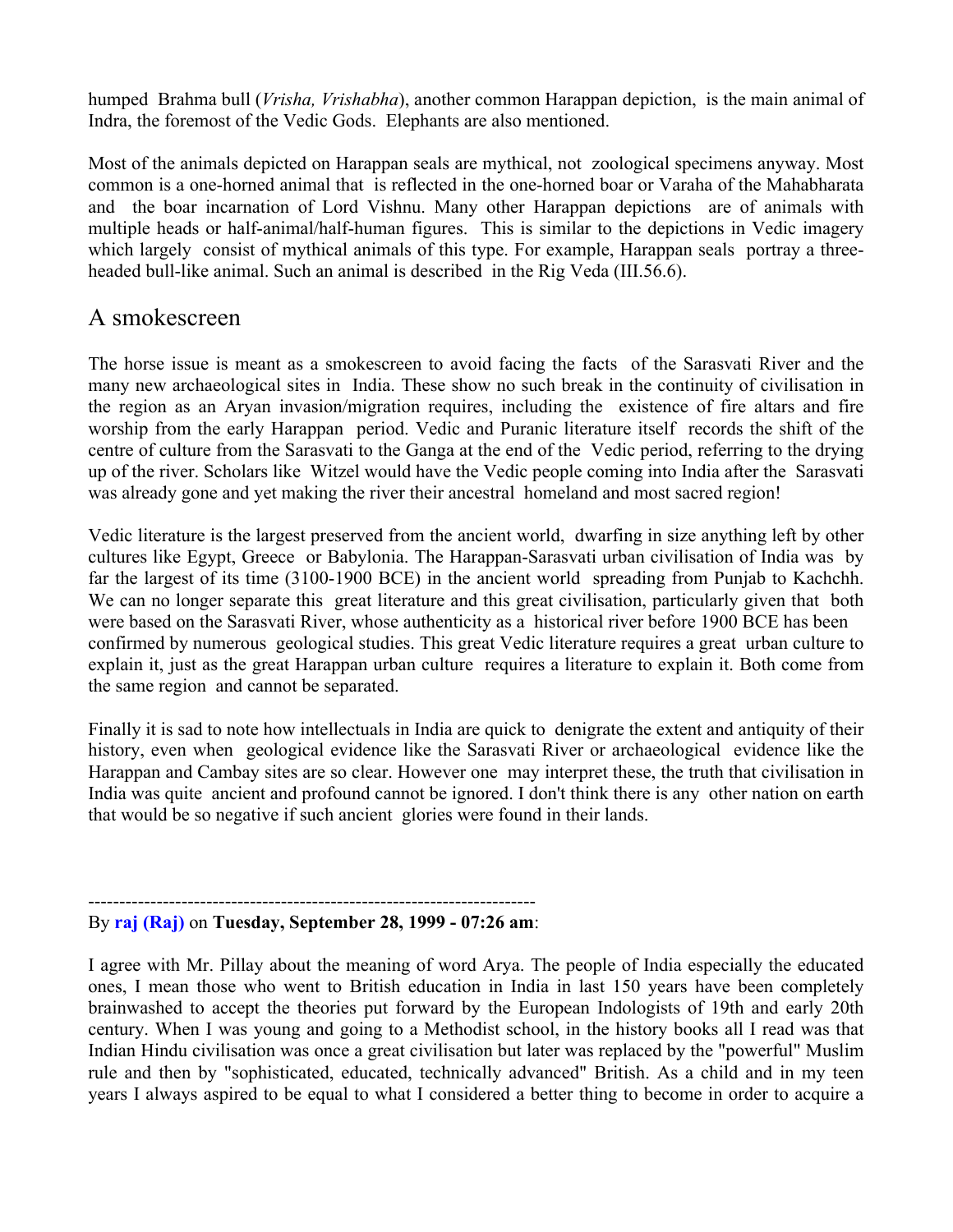social position of good standing. At certain times I looked down at my own people, especially the poor and "uneducated" of India (inspite of my parents teaching me otherwise).

I have come a long way since then. I have studied the research done by archeaologists in past 40-50 years, in India, Iran, Pakistan, Afghanistan, areas of present day Georgia, Turkmenistan, Uzbekistan, etc. Between a period of 10,000 B.C. to 500 B.C., the research shows that there was some continuity in the artefacts discovered at many of these sites. Which in itself does not mean that all these people were of same kind. At the most, it indicates that there was some kind of exchange of ideas, or movement of the people due to migration, displacement during war, and things like this. Contrary to popular notion of continuity of language's similarity, it was most likely possible that the tribes which were living just 100 miles apart were using languages that had no connection at all. This is very much possible if you know about the fortification and ghetto kind of phenomena and its manifestation.

In any case the argument that the Aryans signifies race and they came to India from outside is based on only one and one, and I would like to stress it again, that it is only one fact, that there is similarity in the roots of many words.

Now, what I want all of the participants to do is to ask why a similar movement of people was not possible from India to other parts west of Indus valley. Also, why your brain does not readily accept this idea. Is it because you really really believe in superiority of whiteness of skin, or is it because you think that if Indians were really that smart, how come they were overtaken by the moslems, or you believe that the British had a right to write the history of India as they please, but not the Indians. Is it any different than me as a teenager looking down at the level of intellect of my own people. Also, what are the criteria I am using. Does there have to be a criteria to establish the truth?

In my present understanding, Arya means "person of noble bearing" and Davida means "a person who is rich and have good character" and I will strive to popularize the use of these words in their true original sense. Any other use of these words is separatism on false notions. Choose what you want to do.

Under the heading "Indus Valley Civilization" Mr. Madho Sarup Vats, M.A. (Former Director General Of Archeology in India, New Delhi) has this to say:

"The epoch making discoveries made by the Archeological Survey of India, in the twenties of this century, at the city-sites of Harrapa in Mongomery District of the Punjab and Mohenjo-daro in Larkana District of Sind, have revealed to us that, in the third millenium B.C., a full-fledge civilization, already age old and stereotyped, flourished on Indian soil based upon a highly developed urban economy and discipline."

He named it 'HARRAPA CULTURE', after the established custom of modern archeology. Further, as the elements of this civilization have been noticed at various places, between the Himalayas and the Arabian Sea, mainly along the Sindhu and the former Ghaggar systems, but not in the Ganga-Yamuna plain, this civilization is also known as the 'Indus Valley Civilization'.

From our knowledge derived through the excavations, it seems that excessive deforestation (partly done by the Indus brick makers), fall in the agricultural standard, and other such socio-economic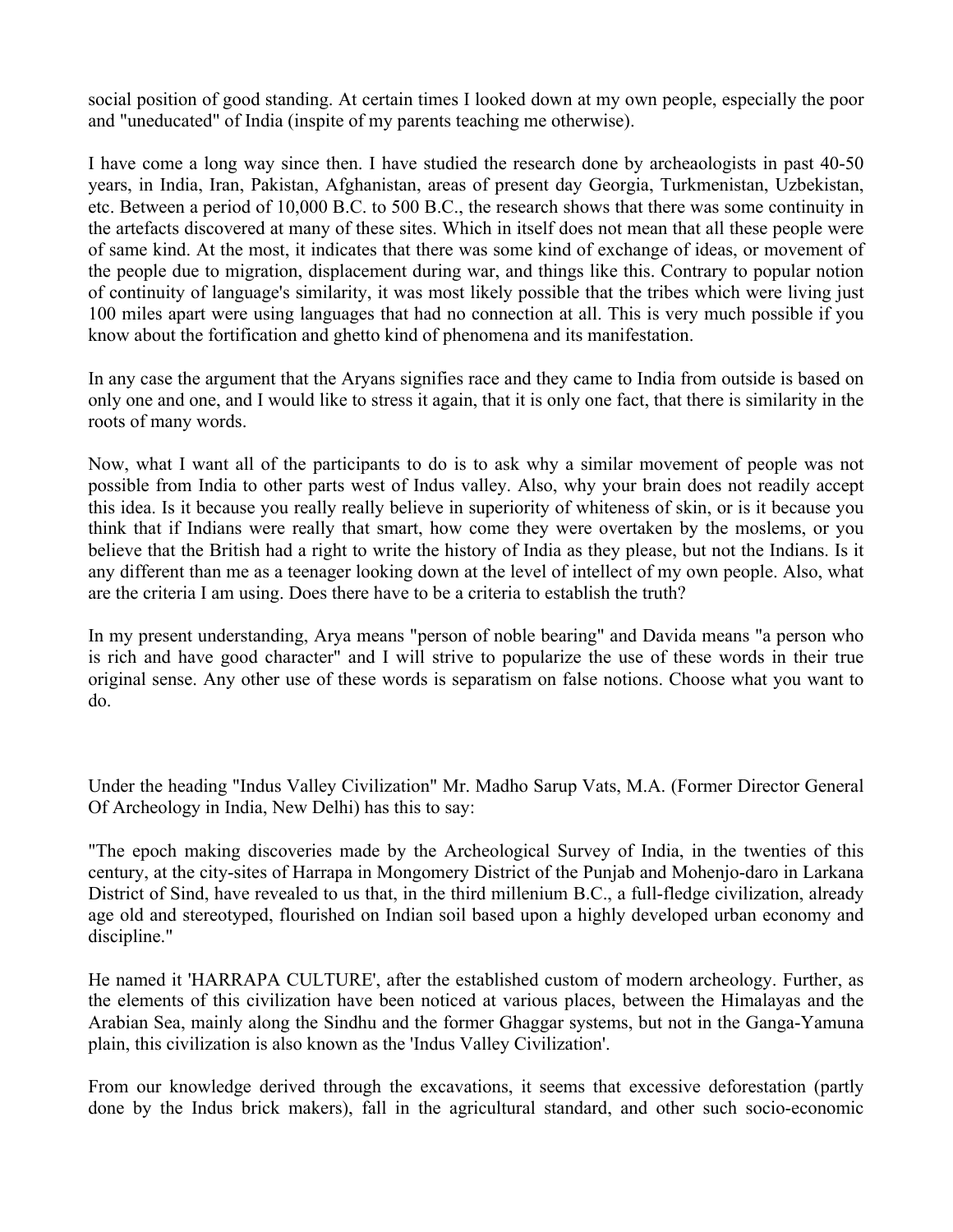factors, as also the foreign invasion, probably of the Aryans, brought about the destruction of the Harrapa civilization."

The author, whom I can say as a authority of the findings at the time of excavation has written 20 pages on this subject that includes religion, cremation rites, administration, trading and etc.. has a 1st hand knowledge on what he is writing about.

Further to this Mr. Bata Krishna Ghosh, D.Phil., D.Litt. wrote in the same book under the title "The origin of the Indo-Aryans" has this to say;

"INDIA, vast in size and bounded off from the outer world by the seemingly impenetrable mountain ranges constituting her northern boundry, naturally developed from early times the notion that she is a world by herself, unsullied by extraneous contaminations. That the Indian civilization has roots far bryond the precints of Brahmavarta or Aryavarta, our forefathers would have never believed, for there is not a single passage in the vast Vedic literature to suggest clearly that Aryan India had ever any connection with the world outside. Yet it is certain that the Aryans came to India from outside. The very language used by our Indo-Aryan forefathers betrays this fact."

More to come...

Thandabani

#### ------------------------------------------------------------------------

#### By **Vishal Agarwal (Vishal)** on **Wednesday, October 6, 1999 - 07:43 am**:

I do not deny your references but you must realise the the model of Aryan Invasion was based on shallow premises and pre-conceived notions. It was formulated prior to the discovery of the 'Harappan Culture' and was colored heavily by the racial notions of the then historians, Indians not excepted. In recent times, the entire data has been re-interpreted and looked at afresh by Indian as well as foreign Historians and Archaeologists and their is an emerging majority which is emphatic that there is absolutely not evidence that the towns were destroyed. It has been calculated that a few square km of land was sufficient to make the bricks for construction of IVC cities. With the discovery of 300 sites on the dried course of Sarasvati, it is clear now that the culture ought to be renamed as Sindhu-Sarasvati culture and not as IVC or Harappan Culture. When we do not yet know anything of the language of Harappa yet, it is a little presumptuous on the part of Sri Batakrishna Ghosh to declare that the IA language was different from that spoken by IVC natives (while acknowledging that the Vedas beray no knowledge of an 'Aryan' immigration). Just FYI, Sri Ghosh was alleged to have plaigarized the book "Vaidik Vanmaya ka Itihasa' of Pt. Bhagvad Datta while writing his PhD. thesis (published later as the book "Fragments of the Lost Brahmanas"). I examined the two books and concluded that the charge is not baseless and Sri Ghosh has clearly indulged in academic dishonesty.

The writings of the host of historians cited by you have been superceded by the works of

- 1. Wakankar
- 2. S. P. Gupta
- 3. Mughal (of Pakistan)
- 4. Navaratna Rajaram
- 5. Natwar Jha
- 6. Shaffer
- 7. Michael Witzel
- 8. K. D. Sethna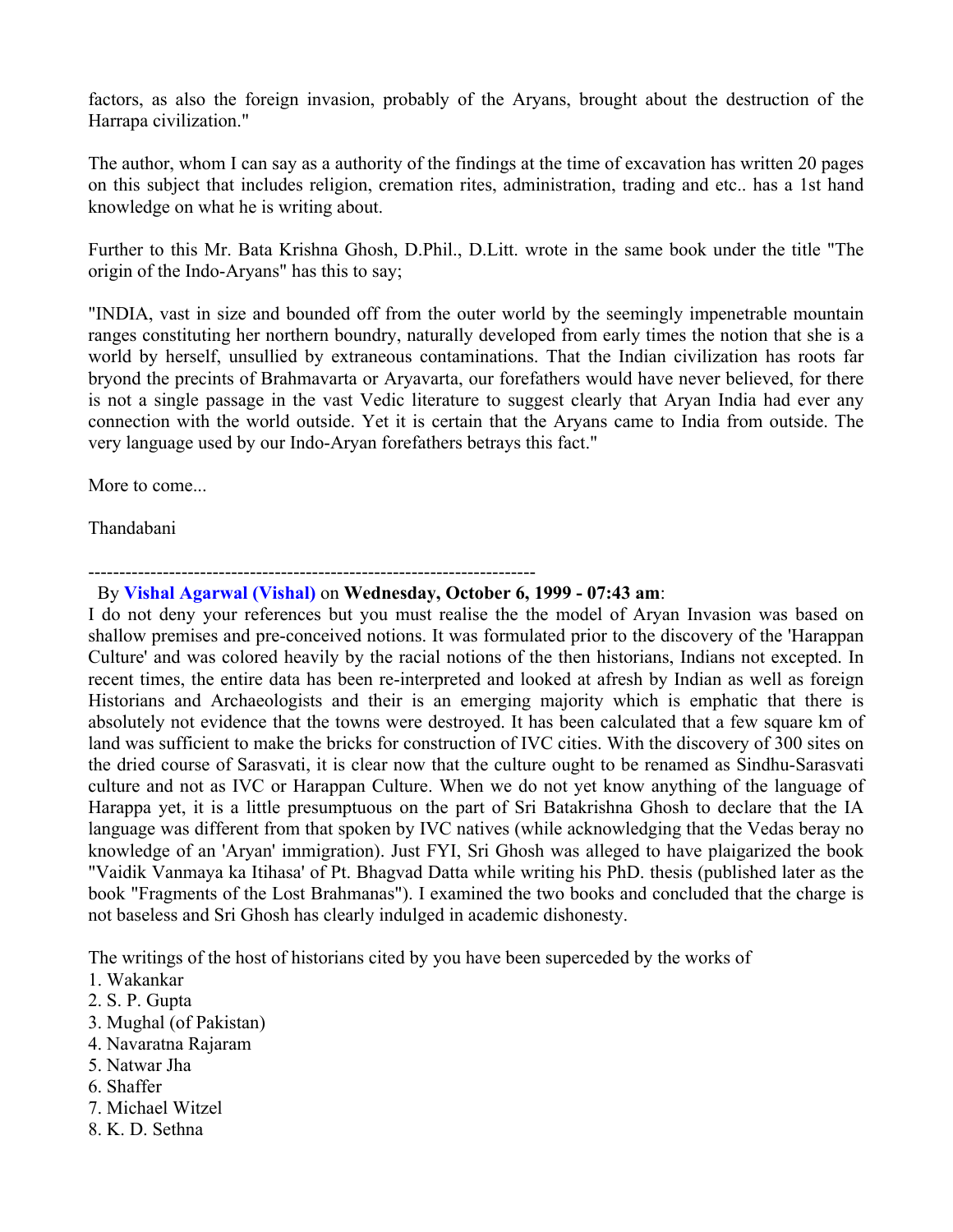9. Edwin Bryant 10. Asko Parpola 11. B B Lal 12. David Frawley 12. Satya Svarupa Misra 12. Srikant Talageri 13. S. Kalyanaraman 14. Koernraad Elst 15. S. R. Rao

and a host of others. None of the above believes in the invasion theory now. In the list above, Bryant believes that there is no evidence, linguistic or otherwise, that the Aryans came from out of India as of yet. Witzel does believe the AIT (Aryan Immigration Model)but delcares that the Aryan speakers displaced he proto - Munda speakers (not Dravidians). Parpola believes that the IVC natives were Dravidians but cannot interpret a single seal or provide any proof. However, he too rejects the Invasion paradigm.

Talageri and Misra provide linguistic evidence for the OIT (Out of India) paradigm and state that Aryans actually originated in N. India. Wakankar and Sethna have shown that the domestication of Horse in India pre-dates the supposed date for the arrival of Aryans in India. Mughal has shown that more than 70% sites of the so called Harappan Culture are actually lie on or besides the dried beds of Sarasvati. Wakankar and Rajaram have mapped the lost tracks of Sarasvati and have shown the this river, celebrated in the Vedic texts, dried much before the supposed arrival of Aryans. This proves that the IVC and Aryan presence in India were at least contemporary (with the Aryan culture east of IVC) and not otherwise. Rajaram has highlighted the hollowness of the 'Aryan Invasion' paradigms and has exposed the racial motives of many old Western Indologists. David Frawley has demonnstrated, on the evidence of Vedic Literature, that it depicts a maritime civilization and not a pastoral and a nomadic culture as presumed by the Invasionists and the Migrationists. Elst has looked at the astronomical evidence in Hindu scriptures and placed them several millenia before B.C.E. He has also shown that Hindus did not back calculate planetary positions because doing so would have required copmplicated Calculus. Therefore, the tradiion Hindu notion that our culture is several millenia old (much more than 3500 B.C.E.) is valid. Several traditional dates have also been verified thus. For instance, Kalidas indeed existed in 1st Century B.C.E. The date of Mahabharata was indeed 31st Cent. B.C.E and so on. S P Gupta has written enlightening works on the Sarasvati sites (Rakhigarhi being several times large than Harappa and Mohenjodaro put together). B B Lal, a former invasionist, has reversed his opinion and now declares that the IVC was predominantly Sanskritic. S R Rao has pioneered marine archaelology and has established the existence of the submerged Dsarka. He too believes that the IVC was Sanskritic.

In addition, we now have corraborative evidence from genetics, Metallurgy, astronomy and so on.

If you want, I can give references for each of the above (books, articles). I can also post the discussions I have been having with the Pro-migration/invasion believers privately if you want. This will prove how we have been fooled all along.

Regards

Vishal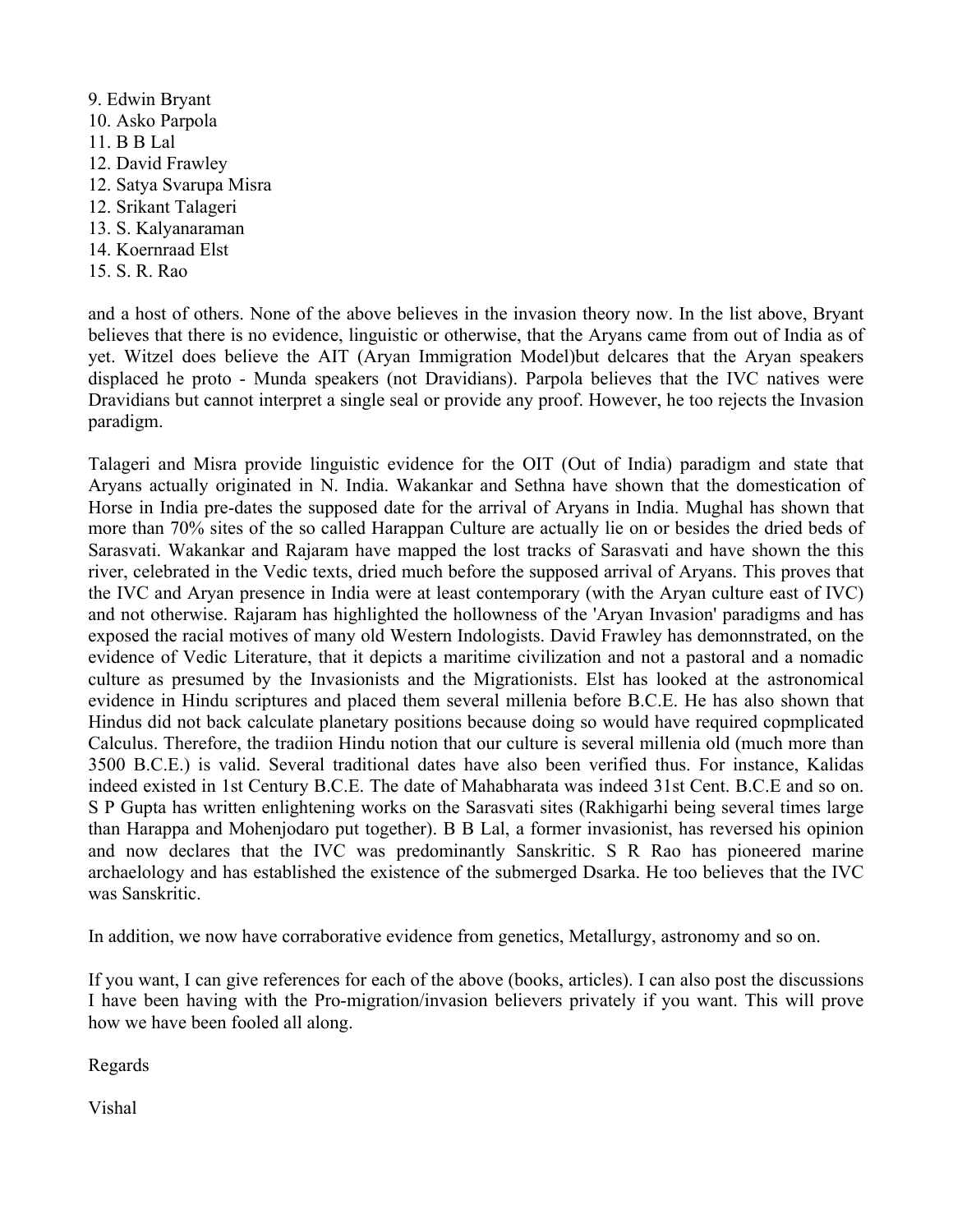------------------------------------------------------------------------

 By **Thandabani (Bani)** on **Wednesday, October 6, 1999 - 09:18 pm**: Mr. Vishal,

The book I referred to has 4 volumes and 3000 over pages combined, with more then 100 participants from various field. Any attempt to invalidate such works by Dr. Radhakrishnan and team is not going to be an easy task. I believe that our present team of thinkers as listed by you should team up together and counter produce AN ENCYCLOPEDIA OF INDIAN CULTURE as an authorise texts for the present generations and for the generations to come. Such a work could be carried out under the leadership of Dr. Rajaram or Dr. David Frawley with other members as contributors. The books which I reffered to is obtainable from Ramakrishna missions worldwide, which can be used for reference purposes.

Challenging with bit and pieces here and there is not going to work in favour of Hinduism and the Sarasvati-Sindhu civilization. We should go on a offensive drive to validate such claims.

The book which I reffered to has found its way to the western society and has been recognised as an encyclopaedia of Indian culture by famous institutes. To challenge such works as false requires super effort from now on by present day hindu thinkers. All attempts should be done sincerely without any manipulations. If the findings shows that the Hindu civilization derived from a pre-hindu civilization, than it should be revealed and accepted by Hindus with good faith.

Albert Einstein once said; "We owe a lot to the Indians, who taught us how to count, without which no worthwhile scientific discovry could have been made." I am quoting it here just to show how sincere he is. So, if there is anything found whereby Hindus studied from pre-established civilizations in India or from outside, we should accept it in good faith. Attempts to include works of other civilizations into Hindu manifold with the intention of showing greatness of Hindu culture should be avoided at any cost. So, all works should be carried out to reveal history in its original form without any favoritism. Why I reffered to the books in my hand is just because it was written sincerely without any favoritism to any culture, tradition or religion. All the papers submitted were of to the best interpretation possible at the time of presentation.

Since you have insights about IVC or Sarasvati-Sindhu civilization, than go ahead and put up on this board, it may help all the participants to understand the truth behind.

Thandabani

------------------------------------------------------------------------

 By **Chirag Kapadia (Chiragkapadia)** on **Thursday, October 7, 1999 - 02:56 am**: Thandabani,

I think you have missed some of the point of Vishal's argument. Obviously Hindu culture evolved from "pre-Hindu" culture, if we choose to use these types of somewhat arbitrary terms. But the main point is, is this "pre-hindu" culture native to India, or not? Vishal's argument is that Hindu culture evolved solely and completely from the framework of the culture of India; it did not come from outside, in some type of invasion of light-skinned people. The British supported this theory because it fed into their prejudices and because it provided a foundation for some of what they wanted to do in India. But the Aryan Invasion theory has now been proven false.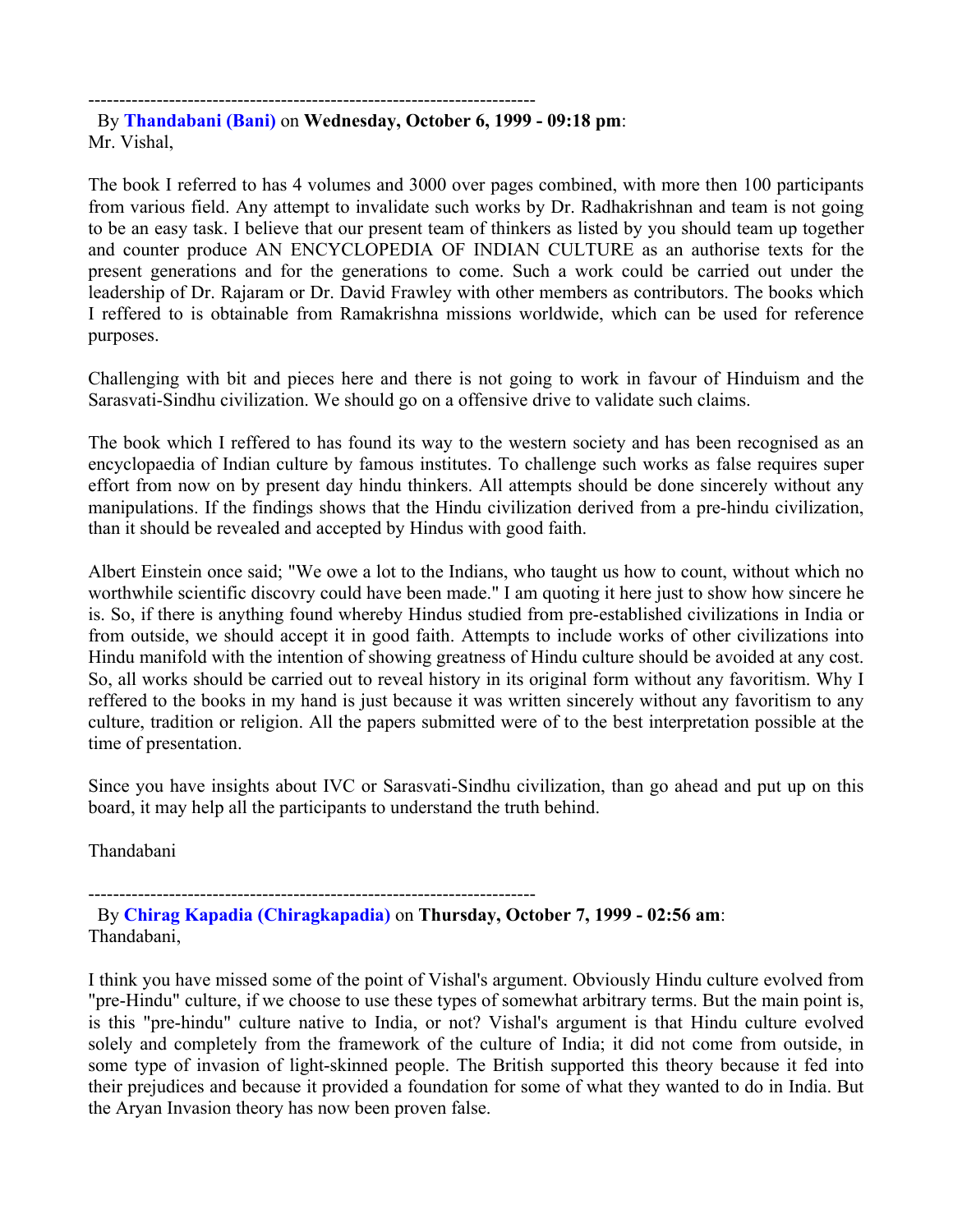Even a brief glance at Hinduism can reveal, even to a common layman like myself, a multicultural, multiracial origin -- this makes it unique amongst major world religions. But the origins of Sanatana Dharma are purely Indian only; all of our ancient historical texts back this argument; it is only the "twists" given to it by biased historians which make it seem otherwise. Of course, there were many tribes/races in India in ancient times, as there are today -- "Arya" was a Sanskrit term used to refer to the noble amongst them.

Obviously, our history is very complex, and the entire thing is complicated much further by the sad facts of colonization. Colonized countries have not had a chance to write their own history; instead we follow the history handed to us by the colonizers. Fortunately India is starting to break out of this trap.

And if you want one more "authority," please see the writings of Paramahamsa Yogananda, founder of the Self-Realization fellowship; towards the end of his "Autobiography of a Yogi" he completely and fully disavows the Aryan Invasion theory. Sanatana Dharma is for the whole world, but its origins are purely Indian.

Chirag

------------------------------------------------------------------------

 By **Thandabani (Bani)** on **Friday, October 8, 1999 - 03:23 am**: Mr. Chirag,

I am not denying the fact that Indian civilization evolved in Indian soil itself. Such question to AIT (Aryan Invasion Theory) popped up because of the great unsimilarities between the vedic culture from Rig Veda and the pre vedic culture. The question is the collapse of an established civilization. The collapse of a civilization with well established administration, public utility and residential planning is the core of AIT, whereby believed to be destroyed by the warrior group, Aryans from outside.

Historical evidence on collapsed civilizations clearly shows foreign invasion or transmigration. Any challenge to such AIT should come up with a solution for the collapse of the 'Harapa Civilization' as well. Without a solution for the collapse of an established civilization is not going to go well with pro- AIT-ists.

Thandabani

------------------------------------------------------------------------ By **Julie Maitra (Juliem)** on **Friday, October 8, 1999 - 12:44 pm**: It is sad that the north v. south divide is not resolved.

Hinduism managed to survive and flourish in the South, while the North was being overrun by Moslem invasions. When my husband and I went to the recent exhibition on Devi at the Smithsonian Institution, he asked why so many of the artifacts came from the South. The docent, a lady of non-Indian background, replied that many icons in North India were smashed and used in building the portals of mosques, and that there were geographic obstacles that hindered the Moslem invaders from penetrating the South overland. It was interesting that this woman candidly offered these explanations!

------------------------------------------------------------------------

By **Vishal Agarwal (Vishal)** on **Friday, October 8, 1999 - 10:04 pm**: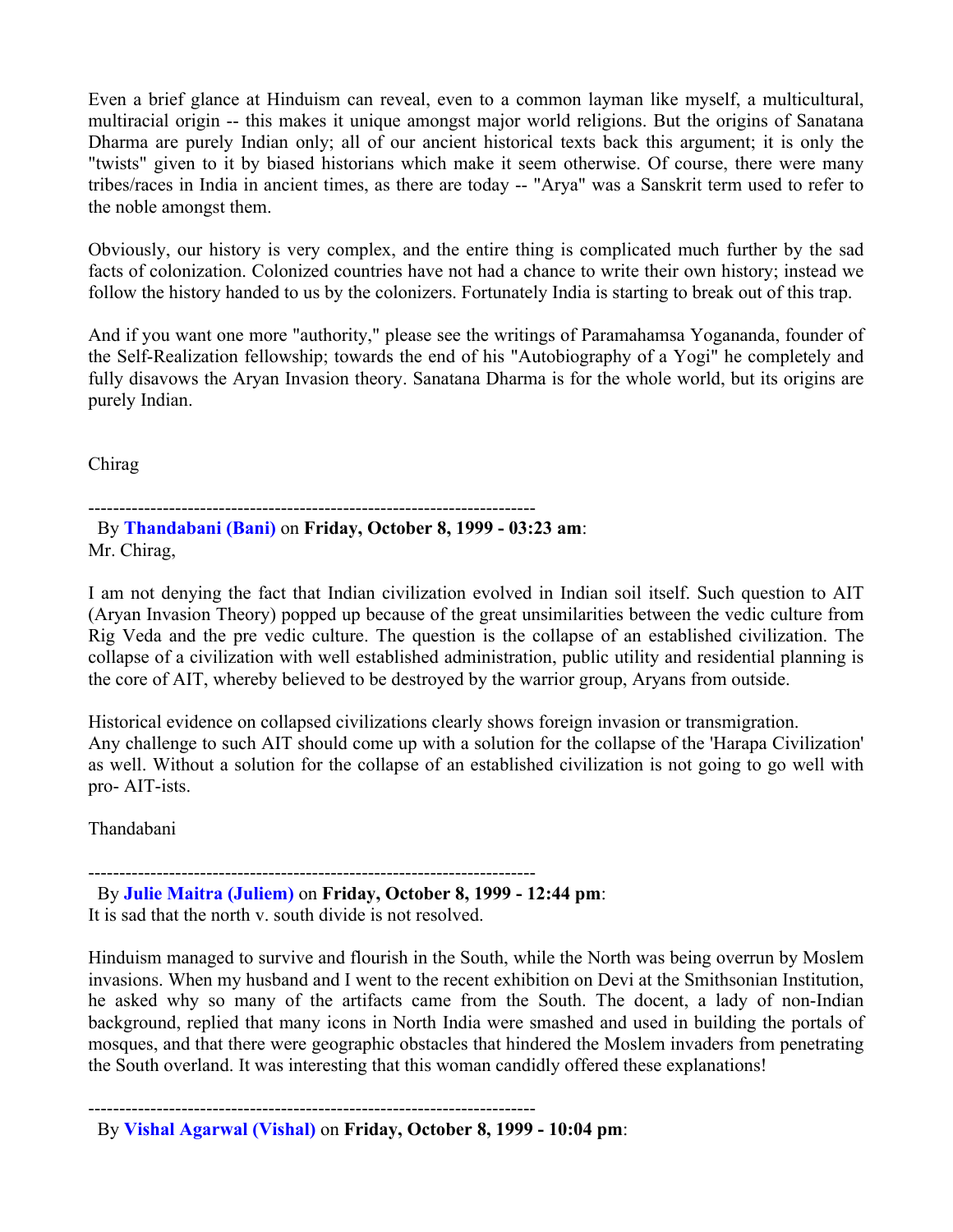Dear Si Thandabani,

I note that you have started another thread on the AIT. Therefore, I will consider only the peripheral issues in your last two posts, reserving comments on the core issues for the other thread.

To understand the genesis of the AIT, it must be realized first that the IE (Indo-European) origin of Sanskritic languages was first postulated several decades before discovery of the IVC. The protagonists of the AIT at this stage were highly colored by the ideas of race and language which are considered outdated now a days. When the Vedas started appearing in print, Mueller, Wilson and Griffith etc. started reading invasions, slaughter of dark, stub nosed Indian natives in the Rigveda due to misinterpretation of the Mantras. The date of RV (Rigveda) was established at 1200 B.C.E on the basis of the assumption that the Universe was created in 4004 B.C.E. The distinction between the so called 'Dravidian' and Indo-Aryan (a subset of IE) was not clear yet, but starting with the Christian missionary Bishop Caldwell, this notion was given a concrete foundation.

A few decades later, when the ruins of IVC started appearing, it was a windfall for these invasionists. The new data was retrofitted into a baseless model and it was postulated that IVC was Dravidian culture and that it was destroyed by tall, fair, (sometimes also blond and blue eyed!!!), sharp nosed 'Aryans' who descended in hordes from Central Asia riding their two wheeled, horse driven chariots.The linguists took further flights of fancy and constructed 'proto-Dravidian' and 'Proto-Munda' languages based on flimsy and highly conjectural and non-verifiable linguistic principles. Then, they started discovering these Proto-Munda and Proto-Dravidian substratums in the RV language.

In this entire analysis, it was forgotten that the model of AIT had totally unscientific foundations to start with. All emerging data was force fitted into these AIT paradigms and then this force-fit was actually used to 'prove' the AIT paradigms. In short, circular arguments and non-verifiable, unscientific techniques have been used to 'prove' and 'propose' AIT at the same time.

In recent times, the very genesis of the AIT has been examined minutely and it is being demonstrated that if we ignore our pre-conceived notions of the AIT paradigms, the data does not seem to support the AIT on its own. In fact, it presents a very different picture--that of evolution and origination of Hindu Civilization over several millenia over an area stretching from River Sita (Jaxtres in Central Asia) to Cauvery in the south.

As expected, such a 'revisionist' version is drawing massive protests from the academic establishment. Why? Because if it is demonstrated that IVC is actually 'Indo-Aryan' and RV actually predates IVC, then in one stroke, all the texts on History, Archaeology, Lingusitics, Indology per se become invalidated automatically.

You have stated that the encycopedia you read contains articles by 100 specialists. I do not disagree and am infact extremely conversant with the writings of many of the names cited by you (although I have not read the Encyclopedia in question) like Ghosal, Hazra, Radhakrishnan, B K Ghosh, Suniti Kumar Chatterjee etc. All of them fell into the same trap--of retrofitting emergent data into a preconceived, baseless model.

Contrary to your statement, enormous literature has in fact started emerging in the refutation of the AIT paradigms. Very recently, Dr. Elst wrote a 450 pages long update on the AIT research (I will post a review of the same by Dr. Rajaram soon). Besides the dozens already available in the market, two more are comming by this year end: